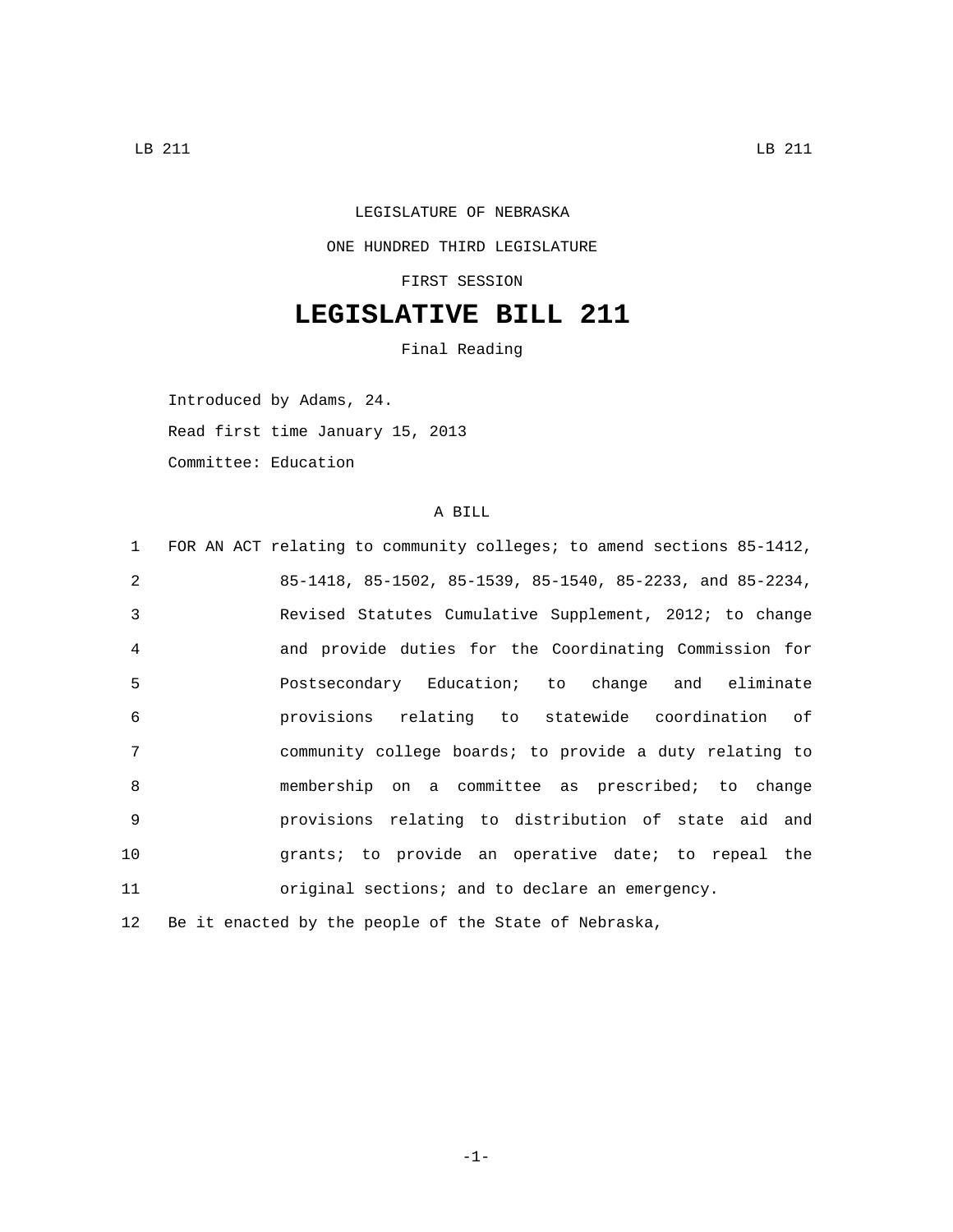Section 1. Section 85-1412, Revised Statutes Cumulative 2 Supplement, 2012, is amended to read:

 85-1412 The commission shall have the following 4 additional powers and duties:

 (1) Conduct surveys and studies as may be necessary to undertake the coordination function of the commission pursuant to section 85-1403 and request information from governing boards and appropriate administrators of public institutions and other governmental agencies for research projects. All public institutions and governmental agencies receiving state funds shall comply with reasonable requests for information under this subdivision. Public institutions may comply with such requests pursuant to section  $13 85 - 1417;$ 

 (2) Recommend to the Legislature and the Governor legislation it deems necessary or appropriate to improve postsecondary education in Nebraska and any other legislation it deems appropriate to change the role and mission provisions in sections 85-917 to 85-966.01. The recommendations submitted to the 19 Legislature shall be submitted electronically;

 (3) Establish any advisory committees as may be necessary to undertake the coordination function of the commission pursuant to section 85-1403 or to solicit input from affected parties such as students, faculty, governing boards, administrators of the public institutions, administrators of the private nonprofit institutions of postsecondary education and proprietary institutions in the state,

-2-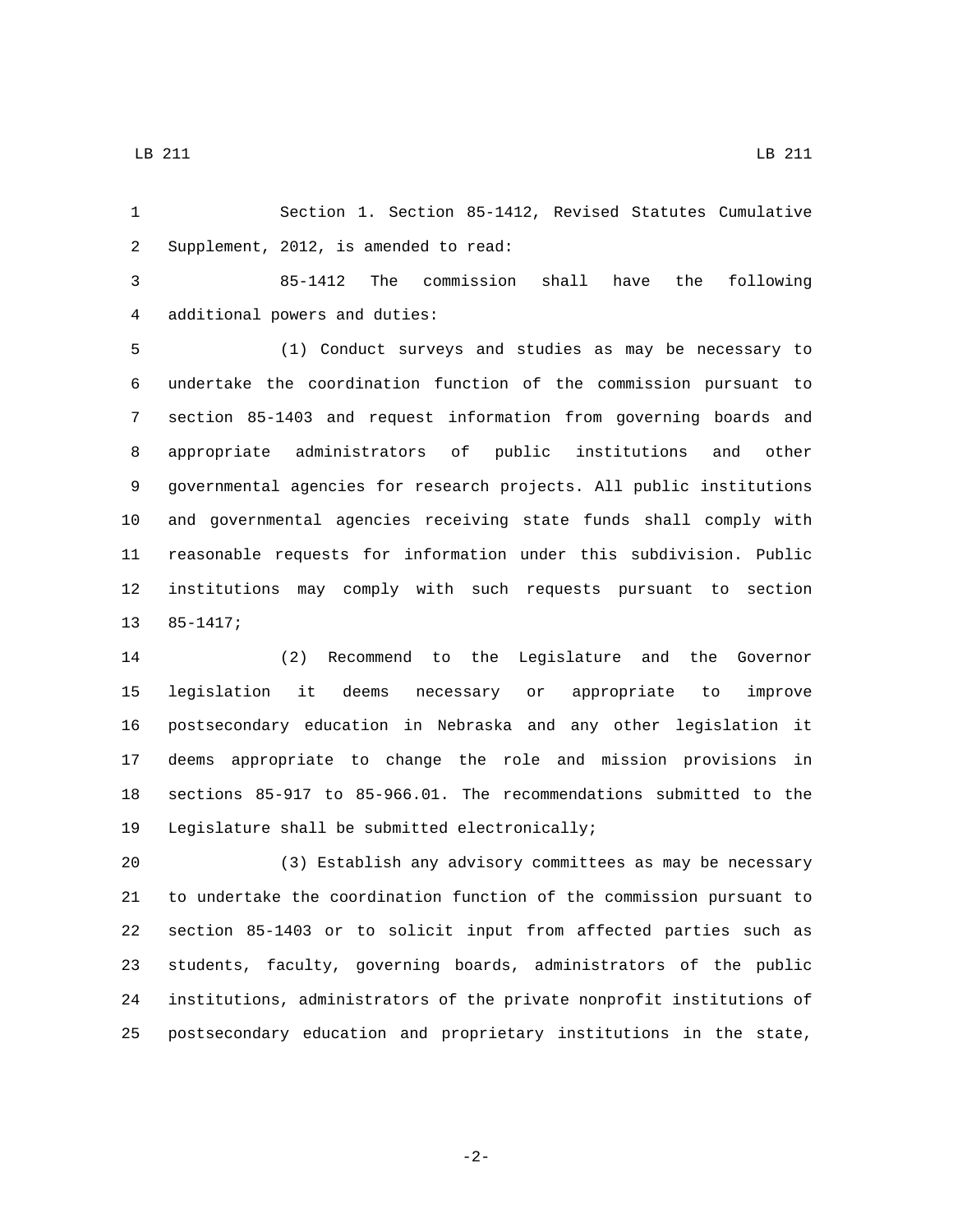LB 211 LB 211

 and community and business leaders regarding the coordination 2 function of the commission;

 (4) Participate in or designate an employee or employees to participate in any committee which may be created to prepare a coordinated plan for the delivery of educational programs and services in Nebraska through the telecommunications system;

 (5) Seek a close liaison with the State Board of Education and the State Department of Education in recognition of the need for close coordination of activities between elementary and 10 secondary education and postsecondary education;

 (6) Administer the Integrated Postsecondary Education Data System or other information system or systems to provide the commission with timely, comprehensive, and meaningful information pertinent to the exercise of its duties. The information system shall be designed to provide comparable data on each public institution. The commission shall also administer the uniform information system prescribed in sections 85-1421 to 85-1427 known as the Nebraska Educational Data System. Public institutions shall supply the appropriate data for the information system or systems required by 20 the commission;

 (7) Administer (a) the Access College Early Scholarship Program Act, (b) the Community College Aid Act, (c) the Nebraska Community College Student Performance and Occupational Education Grant Fund under the direction of the Nebraska Community College Student Performance and Occupational Education Grant Committee, (d)

-3-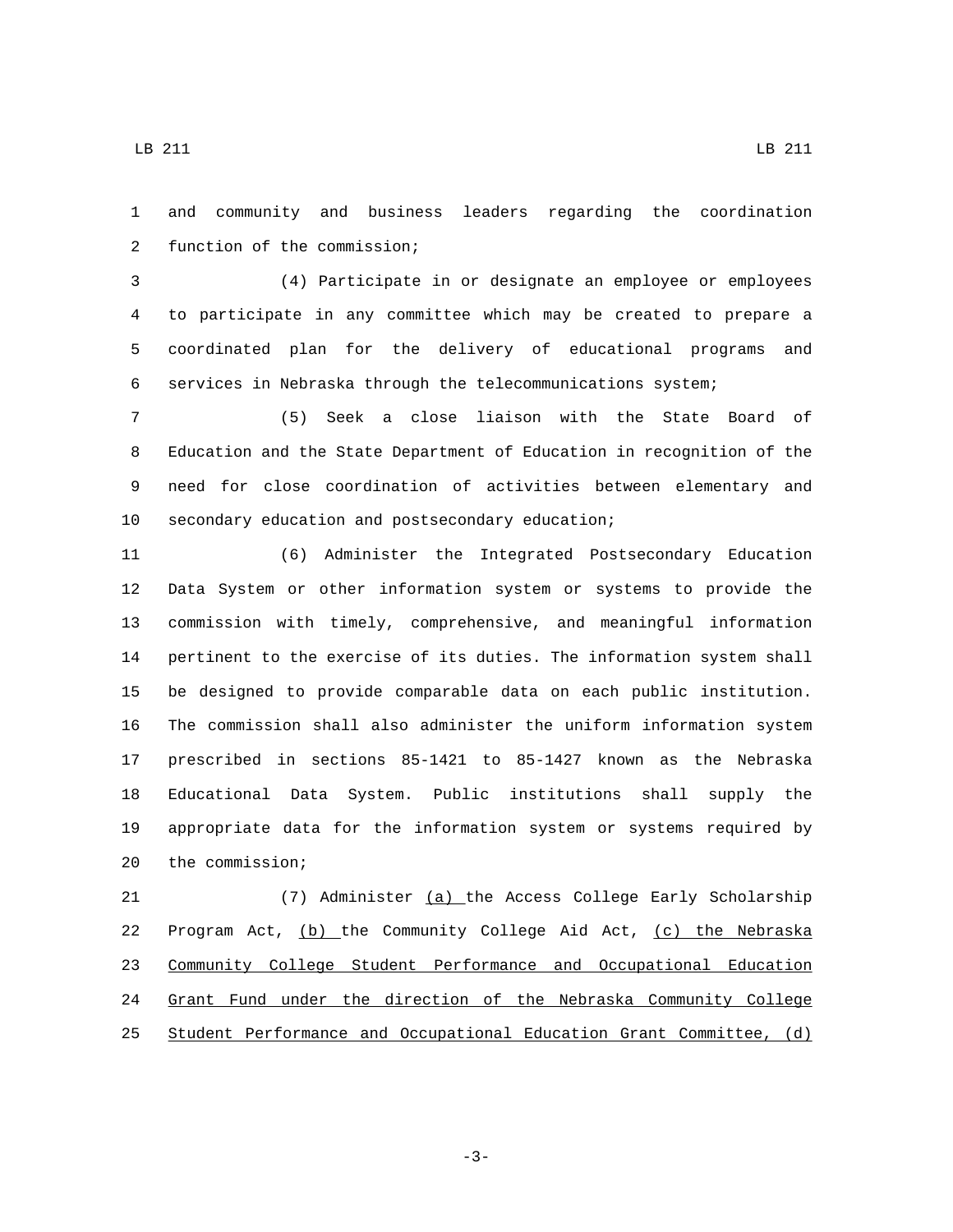the Nebraska Opportunity Grant Act, and (e) the Postsecondary 2 Institution Act;

 (8) Accept and administer loans, grants, and programs from the federal or state government and from other sources, public and private, for carrying out any of its functions, including the administration of privately endowed scholarship programs. Such loans and grants shall not be expended for any other purposes than those for which the loans and grants were provided. The commission shall determine eligibility for such loans, grants, and programs, and such loans and grants shall not be expended unless approved by the 11 Governor;

 (9) On or before December 1 of each even-numbered year, submit to the Legislature and the Governor a report of its objectives and activities and any new private colleges in Nebraska and the implementation of any recommendations of the commission for the preceding two calendar years. The report submitted to the Legislature 17 shall be submitted electronically;

 (10) Provide staff support for interstate compacts on 19 postsecondary education; and

 (11) Request inclusion of the commission in any existing 21 grant review process and information system.

 Sec. 2. Section 85-1418, Revised Statutes Cumulative 23 Supplement, 2012, is amended to read:

 85-1418 (1) No state warrant shall be issued by the Department of Administrative Services or used by any public

LB 211 LB 211

-4-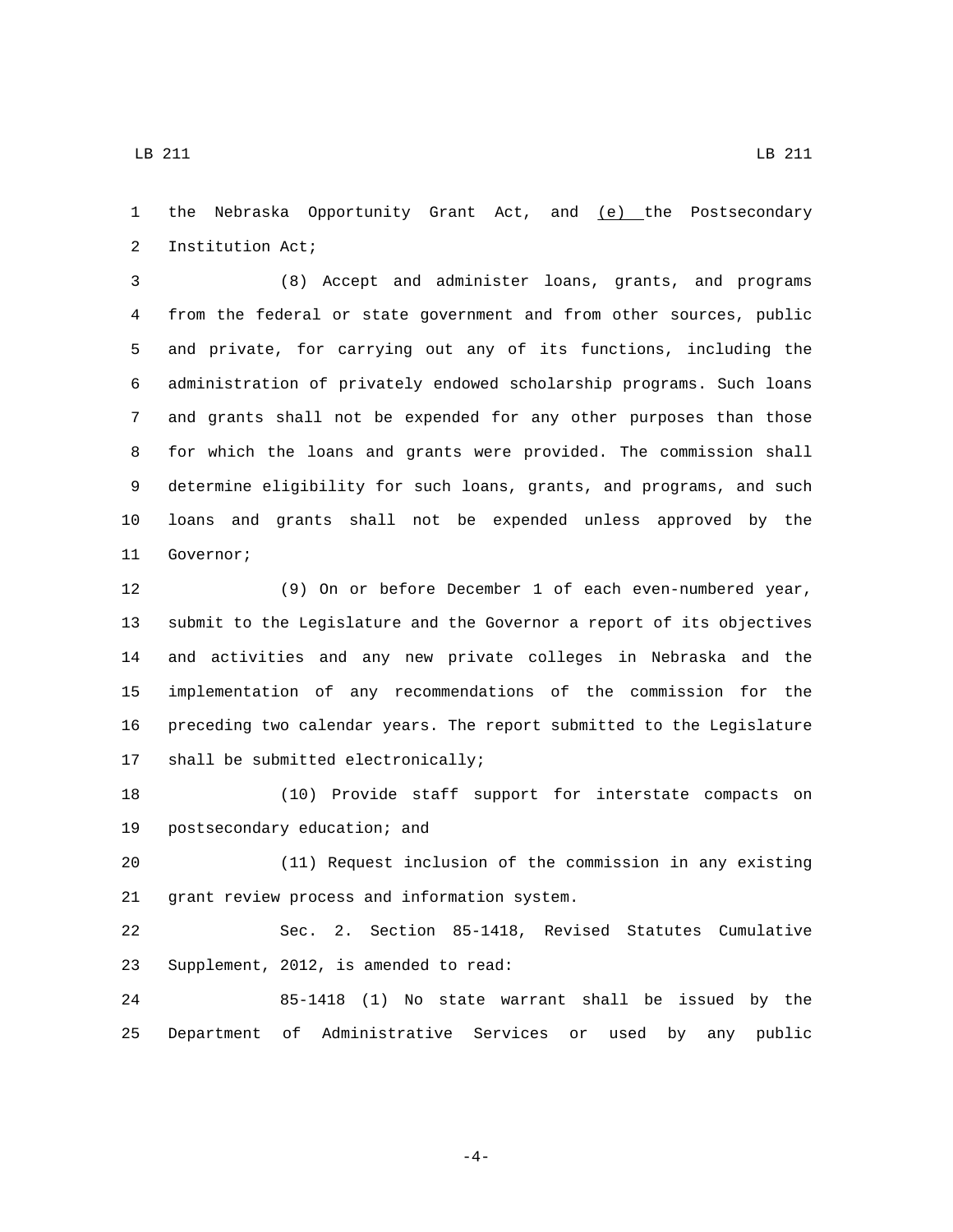institution for the purpose of funding any program or capital construction project which has not been approved or which has been disapproved by the commission pursuant to the Coordinating Commission for Postsecondary Education Act. If state funding for any such program or project cannot be or is not divided into warrants separate from other programs or projects, the department shall reduce a warrant to the public institution which includes funding for the program or project by the amount of tax funds designated by the Legislature which are budgeted in that fiscal year by the public 10 institution for use for the program or project.

11 (2) The Until July 1, 2013, the department may reduce the amount of state aid distributed to a community college area pursuant to the Community College Aid Act, or for fiscal years 2010-11, 2011-12, and 2012-13 pursuant to section 90-517, by the amount of funds used by the area to provide a program or capital construction project which has not been approved or which has been disapproved by 17 the commission.

 (3) The district court of Lancaster County shall have jurisdiction to enforce an order or decision of the commission entered pursuant to the Coordinating Commission for Postsecondary 21 Education Act and to enforce this section.

 (4) Any person or public institution aggrieved by a final order of the commission entered pursuant to section 85-1413, 85-1414, 85-1415, or 85-1416 shall be entitled to judicial review of the order. Proceedings for review shall be instituted by filing a

LB 211 LB 211

-5-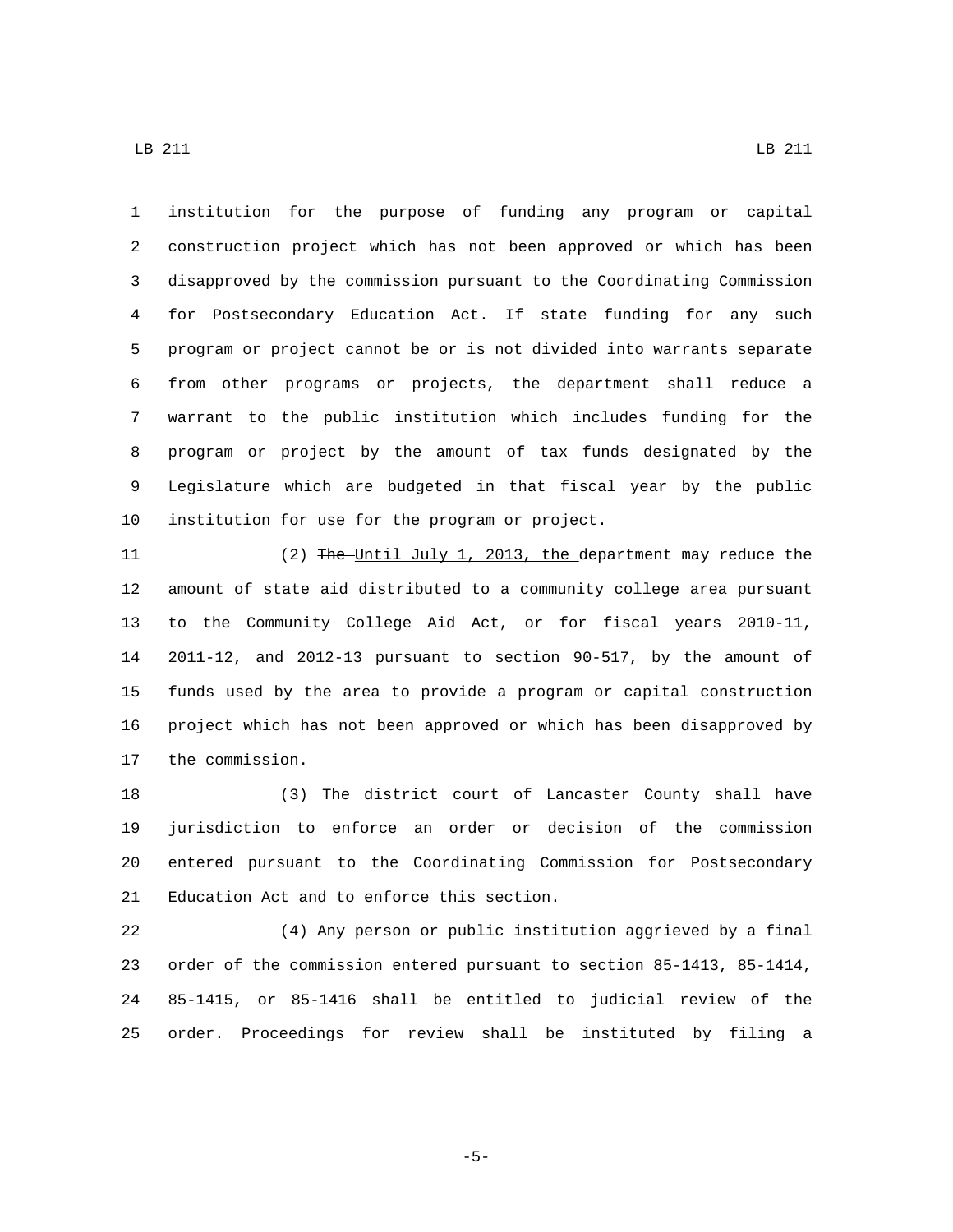LB 211 LB 211

 petition in the district court of Lancaster County within thirty days after public notice of the final decision by the commission is given. The filing of the petition or the service of summons upon the commission shall not stay enforcement of such order. The review shall be conducted by the court without a jury on the record of the commission. The court shall have jurisdiction to enjoin enforcement of any order of the commission which is (a) in violation of constitutional provisions, (b) in excess of the constitutional or statutory authority of the commission, (c) made upon unlawful 10 procedure, or  $(d)$  affected by other error of law.

 (5) A party may secure a review of any final judgment of the district court by appeal to the Court of Appeals. Such appeal shall be taken in the manner provided by law for appeals in civil 14 cases and shall be heard de novo on the record.

 Sec. 3. Section 85-1502, Revised Statutes Cumulative 16 Supplement, 2012, is amended to read:

 85-1502 (1) It is the intent of the Legislature that a clear distinction between area governance and statewide coordination for the community college areas be recognized and that such coordination is appropriate in order to provide the most cost- effective programs for residents of each community college area. It is further the intent of the Legislature that coordination of the community colleges by the Coordinating Commission for Postsecondary Education be conducted as provided in Article VII, section 14, of the Constitution of Nebraska and the Coordinating Commission for

-6-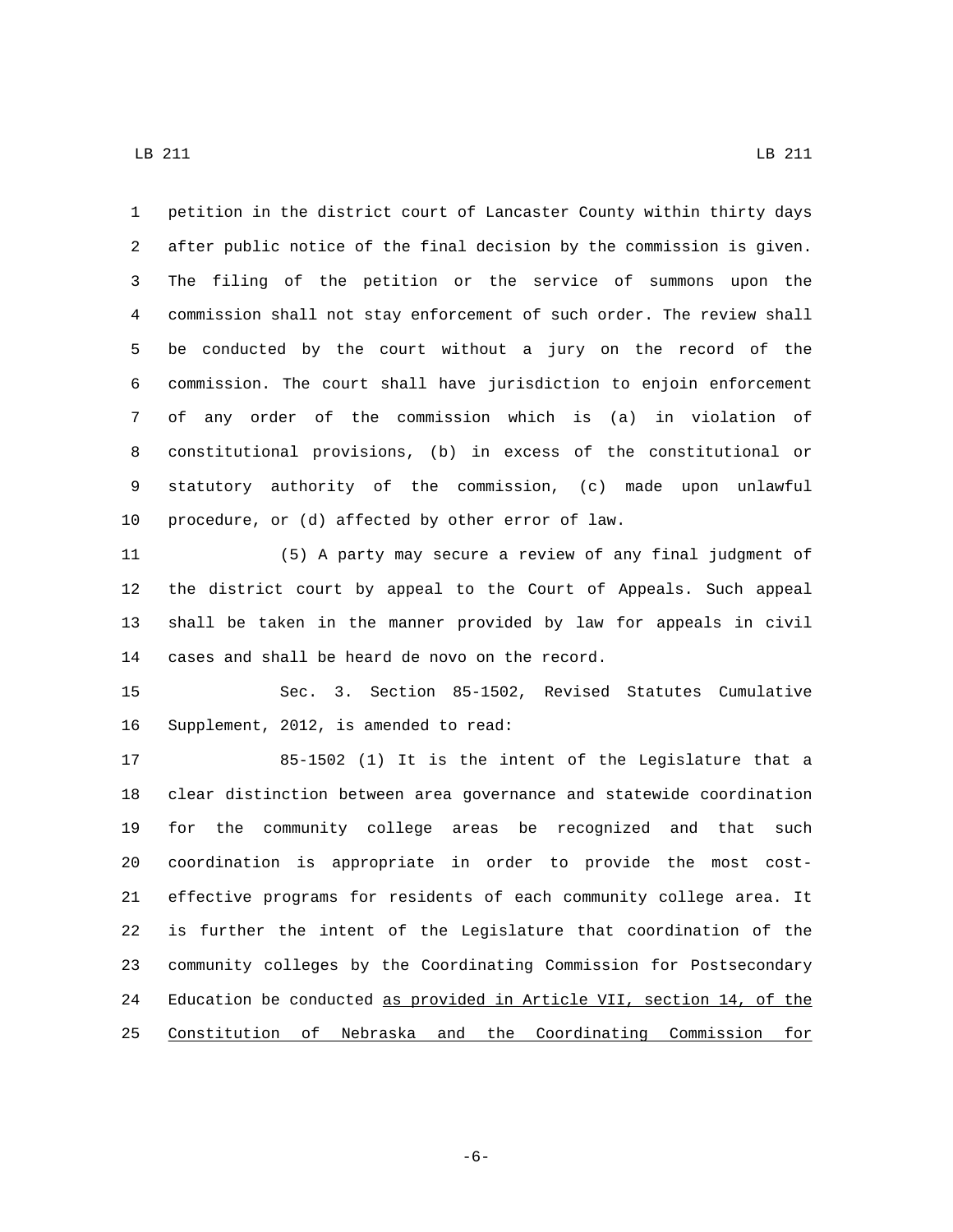Postsecondary Education Act. It is further the intent of the Legislature that such coordination not be conducted through a board or association representing all the community colleges and that membership in any boards or associations of community colleges be 5 voluntary. through an association of the boards. (2) The board of governors of any community college area may pay from college funds an amount to be determined by the board of governors for membership in boards or associations of community 9 colleges.  $(2)$  Through June 30, 2011, all of the boards shall be a part of and shall be represented by such association. Coordination services provided by such association shall include (a) preparation 13 of a system strategic plan, (b) coordination of the budget request 14 for the biennium, (c) facilitation of program-needs assessment and articulation, (d) recommendation and facilitation of the appointment 16 of representatives to committees, boards, commissions, task forces, 17 and any other state-level bodies requesting or requiring participation from the community college system, and (e) facilitation 19 of responses to data and information requests for the system.

20 (3) All activities conducted pursuant to this section by 21 such association shall be conducted in accordance with the Open 22 Meetings Act.

23  $(4)-(3)$  Nothing in this section shall be construed to 24 require or provide for state control of the operations of any 25 community college area or to abridge the governance ability, rights,

-7-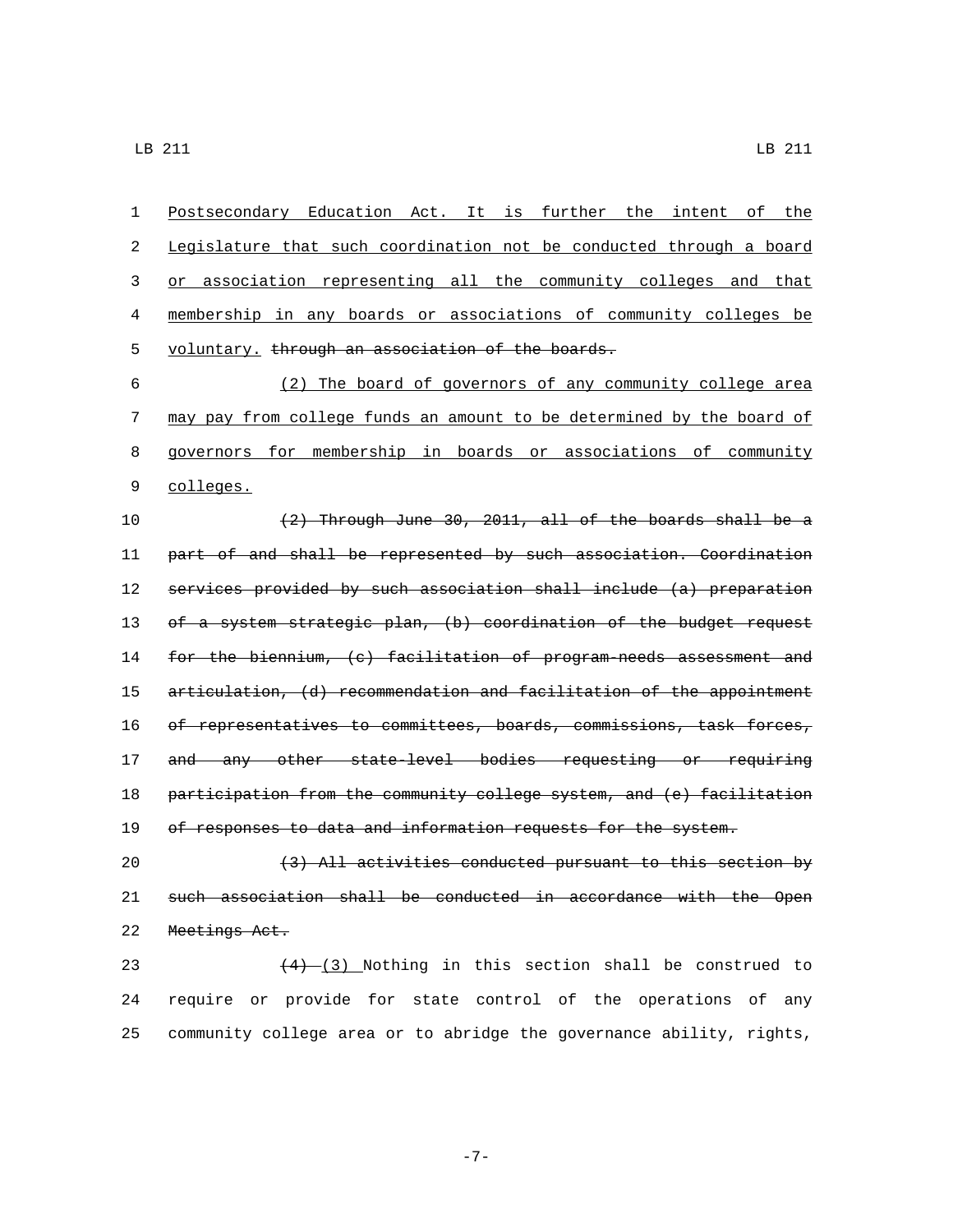or responsibilities of any board. Nothing in this section shall be construed to limit the ability or authority of the commission to fulfill its responsibilities and duties regarding the individual community college areas and the individual community college area 5 campuses.

6 Sec. 4. Section 85-1539, Revised Statutes Cumulative 7 Supplement, 2012, is amended to read:

8 85-1539 (1) There is hereby created the Nebraska 9 Community College Student Performance and Occupational Education 10 Grant Committee. The committee shall consist of  $\left(1\right)$  (a) a 11 representative of the Coordinating Commission for Postsecondary 12 Education who shall serve as chairperson of the committee,  $(2)$  (b) a 13 representative of the Department of Economic Development,  $\left(3\right)$  (c) a 14 representative of the Department of Labor,  $(4)-(d)$  a representative 15 of the State Department of Education,  $\{5\}$  (e) a representative 16 affiliated with one of the two community college areas with the two 17 smallest full-time equivalent student enrollment totals for the most 18 recent fiscal year,  $(6)$   $(f)$  a representative affiliated with one of 19 the two community college areas with the two largest full-time 20 equivalent student enrollment totals for the most recent fiscal year, 21 and  $(7)$  (g) a representative affiliated with one of the two community 22 college areas not included in the categories provided in subdivisions 23  $(5)$   $(1)(e)$  and  $(6)$   $(f)$  of this section. Each member shall be 24 appointed by the agency or community college areas being represented. 25 The representatives appointed pursuant to subdivisions  $(5)$   $(1)(e)$ 

LB 211 LB 211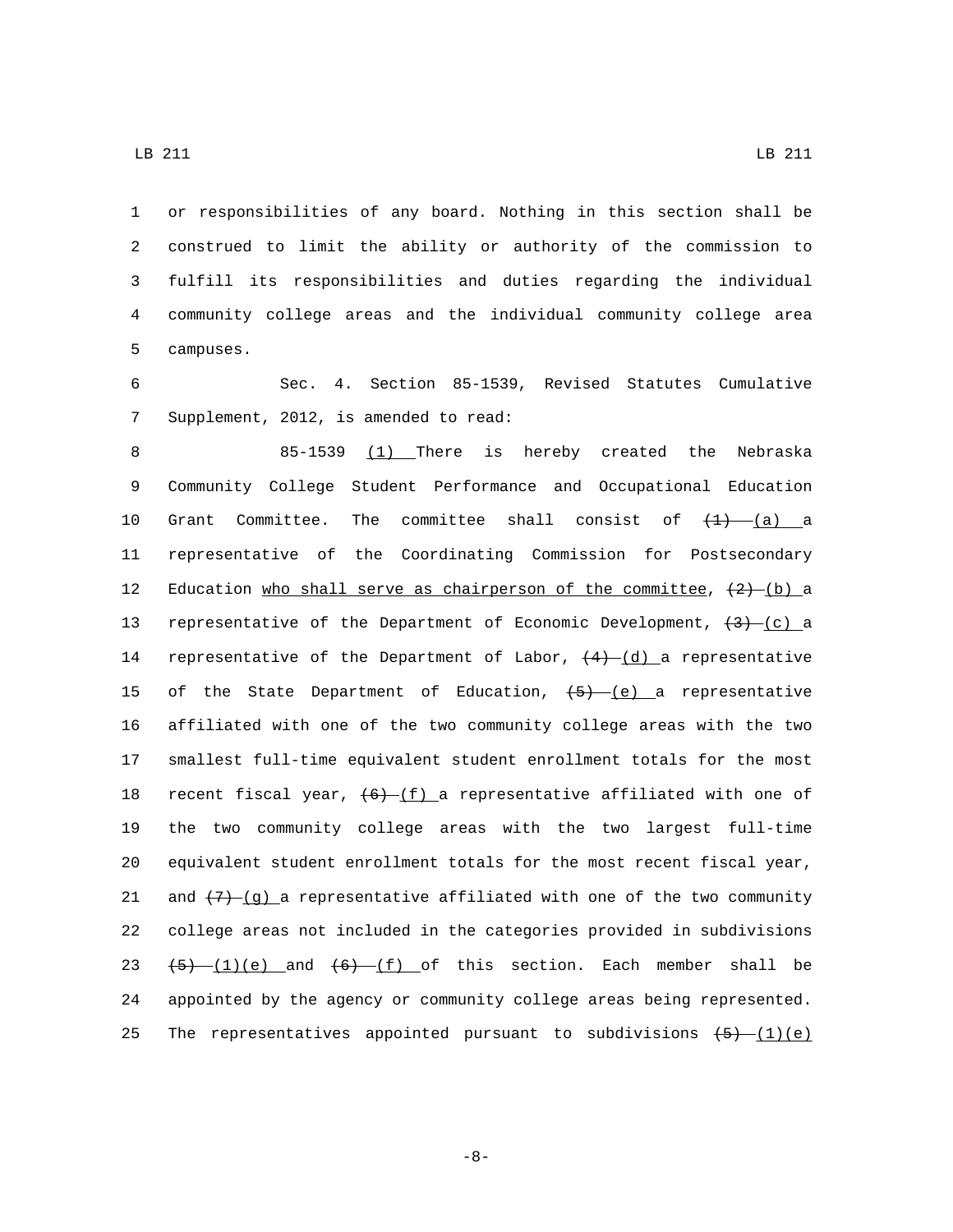1 through  $(7)$ -(q) of this section shall serve terms of two years and shall be succeeded by a representative affiliated with the community college areas not represented for the preceding term.

 (2) The committee shall develop guidelines for and 5 annually determine the allocation of the Nebraska Community College Student Performance and Occupational Education Grant Fund and any other funds appropriated to Program 99 in Agency 83, Aid to Community 8 Colleges, pursuant to this section and section 85-1540. aid or grants to the community colleges for (a) applied technology and occupational faculty training, instructional equipment upgrades, employee assessment, preemployment training, employment training, and dislocated worker programs benefiting the State of Nebraska or (b) programs or activities to enhance (i) student performance in the 14 areas of degree, certificate, or diploma completion, retention, or foundations education as defined in section 85-932.01 or (ii) the collection, reporting, analysis, and utilization of student data. The total amount allocated for a fiscal year shall not exceed the amounts 18 appropriated from the fund Nebraska Community College Student Performance and Occupational Education Grant Fund and such other funds as may be appropriated by the Legislature for purposes of this section for such fiscal year. The commission shall certify the allocation determined by the committee on or before September 10 of the fiscal year for which such allocation is being certified and shall report such allocation to the Department of Administrative 25 Services. The department commission shall distribute the total of

-9-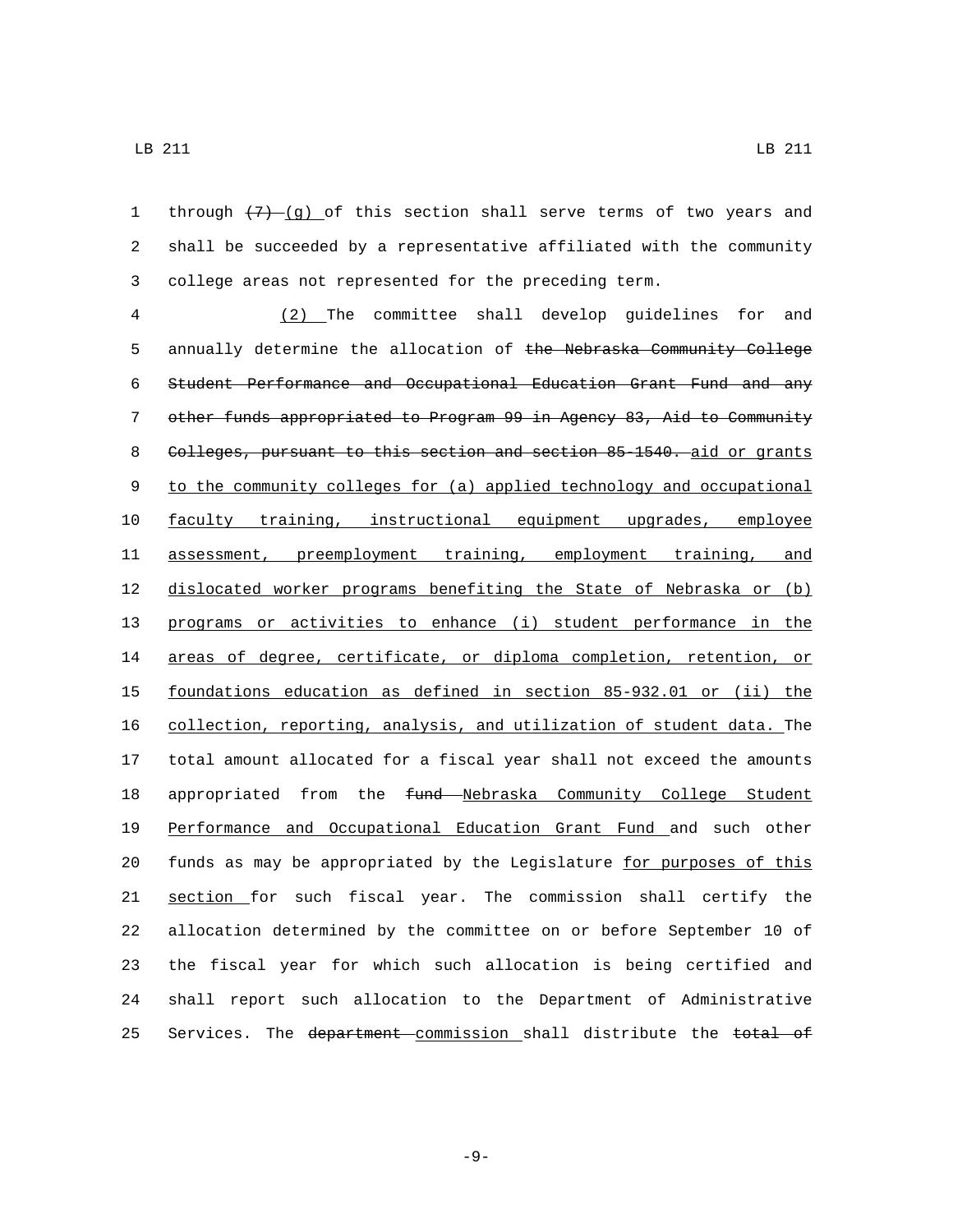1 such appropriated and allocated funds to the selected community 2 college board or boards in a single payment between the fifth and 3 twentieth day of October of the fiscal year for which such allocation 4 is certified. each year. 5 (3) Applications for aid or grants pursuant to this 6 section may be submitted by a community college area independently or 7 in collaboration with other community college areas. 8 Sec. 5. Section 85-1540, Revised Statutes Cumulative 9 Supplement, 2012, is amended to read: 10 85-1540 <del>(1)</del> There is hereby created the Nebraska 11 Community College Student Performance and Occupational Education 12 Grant Fund. The fund shall be under the direction of the Nebraska 13 Community College Student Performance and Occupational Education 14 Grant Committee and shall be administered by the Coordinating 15 Commission for Postsecondary Education. The fund shall consist of 16 money received by the state in the form of grants or gifts from 17 nonfederal sources, such other amounts as may be transferred or 18 otherwise accrue to the fund, and any investment income earned on the 19 fund. The fund shall contain any amount available for transfer 20 pursuant to subdivision (2) of section 85-2234 and such other amounts 21 as may be transferred or otherwise accrue to the fund. The fund shall 22 be used to provide aid or grants to the community colleges  $f^{\text{ex}}$  (a) 23 applied technology and occupational faculty training, instructional 24 equipment upgrades, employee assessment, preemployment training, 25 employment training, and dislocated worker programs benefiting the

LB 211 LB 211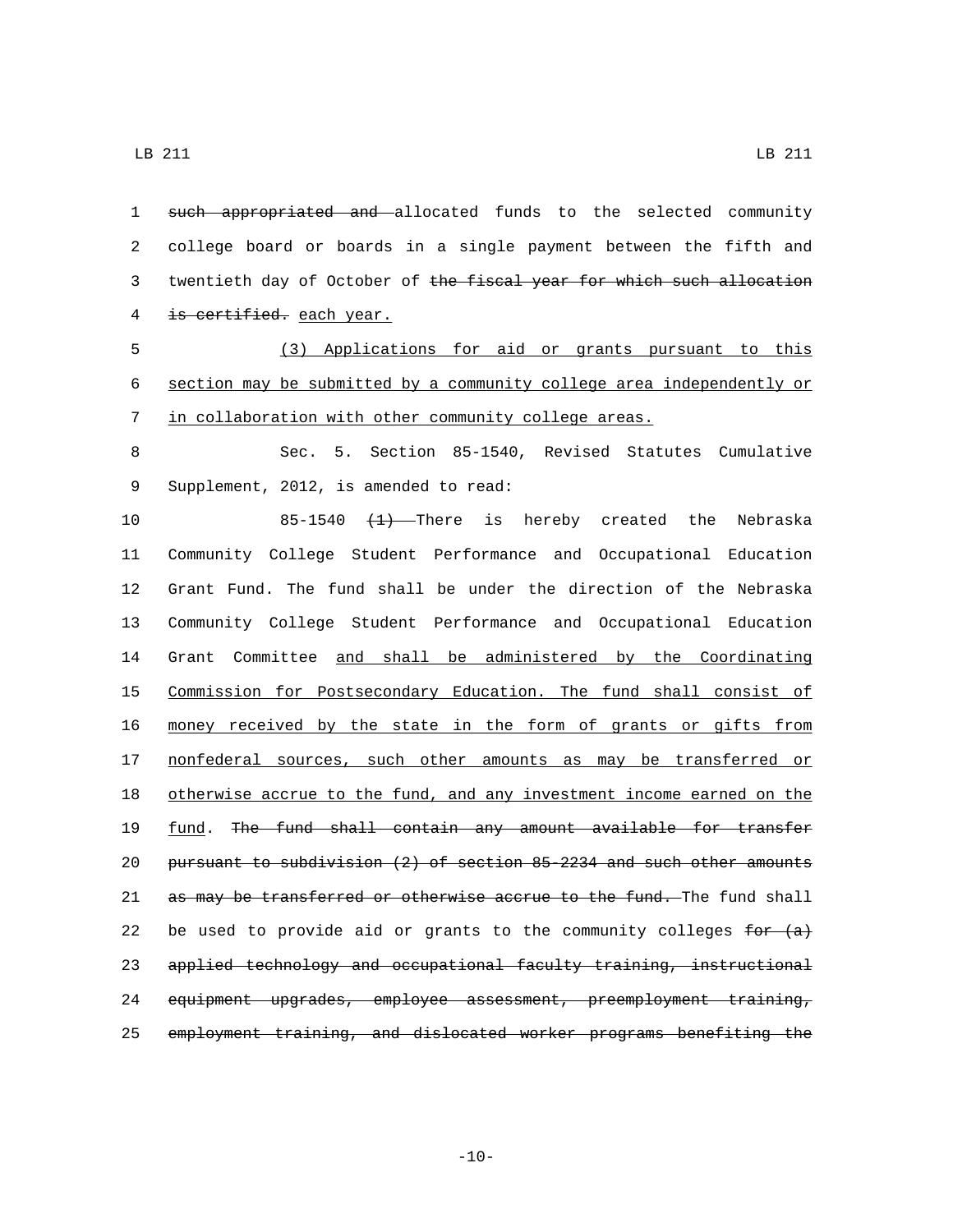| 1  | State of Nebraska or (b) programs or activities to enhance (i)        |
|----|-----------------------------------------------------------------------|
| 2  | student performance in the areas of degree, certificate, or diploma   |
| 3  | completion, retention, or foundations education as defined in section |
| 4  | 85-932.01 or (ii) the collection, reporting, analysis, and            |
| 5  | utilization of student data. pursuant to section 85-1539. Any money   |
| 6  | in the fund available for investment shall be invested by the state   |
| 7  | investment officer pursuant to the Nebraska Capital Expansion Act and |
| 8  | the Nebraska State Funds Investment Act.                              |
| 9  | $(2)$ Applications for aid or grants pursuant to this                 |
| 10 | section may be submitted by a community college area independently or |
| 11 | in collaboration with other community college areas.                  |
| 12 | Sec. 6. Section 85-2233, Revised Statutes Cumulative                  |
| 13 | Supplement, 2012, is amended to read:                                 |
| 14 | 85-2233 (1)(a) The Legislature recognizes that education,             |
| 15 | as an investment in human resources, is fundamental to the quality of |
| 16 | life and the economic prosperity of Nebraskans and that aid to the    |
| 17 | community colleges furthers these goals.                              |
| 18 | It is the intent of the Legislature that such<br>(b)                  |
| 19 | appropriations reflect the commitment of the Legislature to join with |
| 20 | local governing bodies in a strong and continuing partnership to      |
| 21 | further advance the quality, responsiveness, access, and equity of    |
| 22 | Nebraska's community colleges and to foster high standards of         |
| 23 | performance and service so that every citizen, community, and         |
| 24 | business will have the opportunity to receive quality educational     |
| 25 | programs and services regardless of the size, wealth, or geographic   |

-11-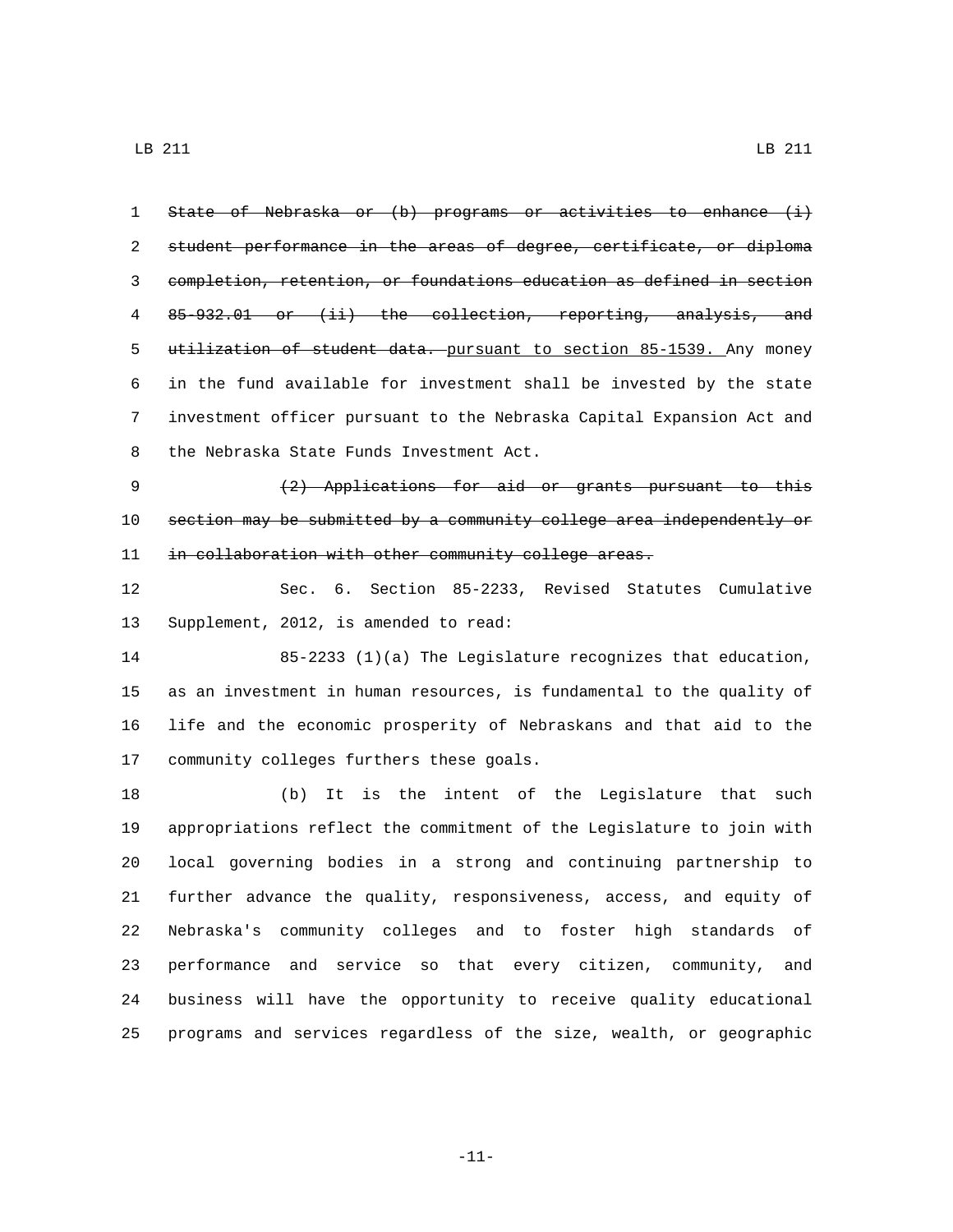location of the community college area or tribally controlled community college by which that citizen, community, or business is 3 served.

 (c) In order to promote quality postsecondary education and to avoid excessive and disproportionate taxation upon the taxable property of each community college area, the Legislature may appropriate each biennium from such funds as may be available an amount for aid and assistance to the community colleges. Such funds so appropriated by the Legislature shall be allocated, adjusted, and distributed to the community college boards of governors as provided 11 in the Community College Aid Act.

 (2) The Coordinating Commission for Postsecondary Education shall certify aid amounts attributable to the allocations pursuant to subdivisions (1) and (3) of section 85-2234 and report such amounts to the Department of Administrative Services. The commission shall certify such aid amounts on or before September 1 of 17 the fiscal year for which aid is being certified. The department and shall distribute the total of such appropriated and allocated funds to the boards in ten as nearly as possible equal monthly payments between the fifth and twentieth day of each month beginning in 21 September of each year. Any amount transferred to the Nebraska Community College Student Performance and Occupational Education Grant Fund pursuant to subdivision (2) of section 85-2234 for a fiscal year shall be certified and distributed in accordance with 25 sections 85-1539 and 85-1540.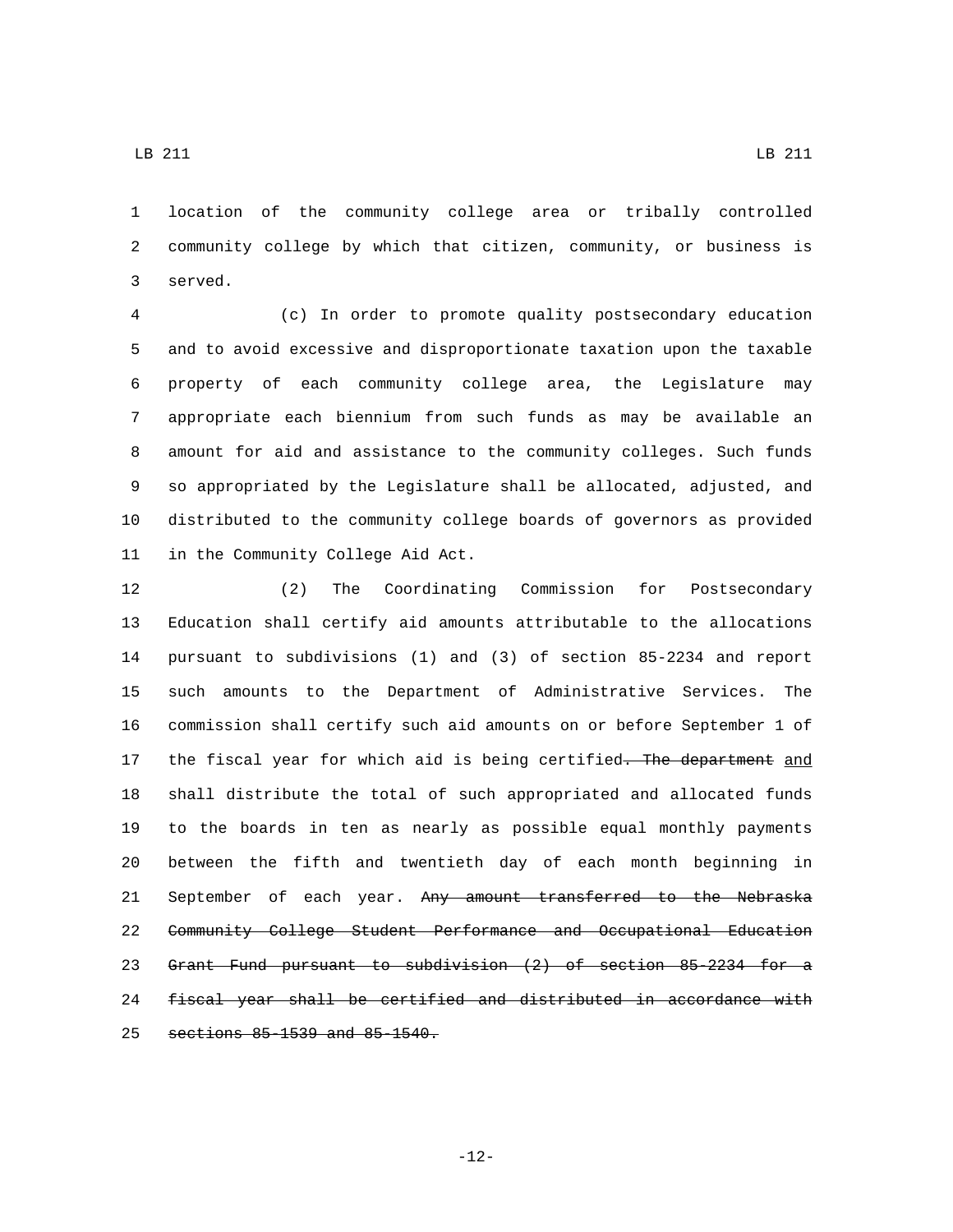| 1  | (3) The department Beginning July 1, 2013, the commission             |
|----|-----------------------------------------------------------------------|
| 2  | shall reduce the amount of the distribution to a board by the amount  |
| 3  | of funds used by the community college area to provide a program or   |
| 4  | capital construction project as defined in section 85-1402 which has  |
| 5  | approved or has been disapproved by the Coordinating<br>not been      |
| 6  | Commission for Postsecondary Education pursuant to the Coordinating   |
| 7  | Commission for Postsecondary Education Act.                           |
| 8  | 7. Section 85-2234, Revised Statutes<br>Cumulative<br>Sec.            |
| 9  | Supplement, 2012, is amended to read:                                 |
| 10 | 85-2234 Aid appropriated pursuant to the Community                    |
| 11 | College Aid Act for fiscal year 2013-14 and each fiscal year          |
| 12 | thereafter shall be allocated among community college areas and       |
| 13 | tribally controlled community colleges as follows:                    |
| 14 | (1) The initial \$87,870,147 appropriated pursuant to the             |
| 15 | shall be allocated to community college areas based on the<br>act     |
| 16 | proportionate share of aid received by each community college area    |
| 17 | for fiscal year 2012-13. If the amount appropriated for such fiscal   |
| 18 | year exceeds \$87,870,147, the excess amount shall be allocated as    |
| 19 | provided in subdivisions (2) and (3) of this section. If the amount   |
| 20 | appropriated for such fiscal year is less than or<br>equal<br>to      |
| 21 | \$87,870,147, the amount appropriated shall be allocated to community |
| 22 | college areas based on the proportionate share of aid received by     |
| 23 | each community college area for fiscal year 2012-13;                  |
| 24 | (2) Of any amount remaining after the allocation of aid               |

pursuant to subdivision (1) of this section, the next amount, up to

-13-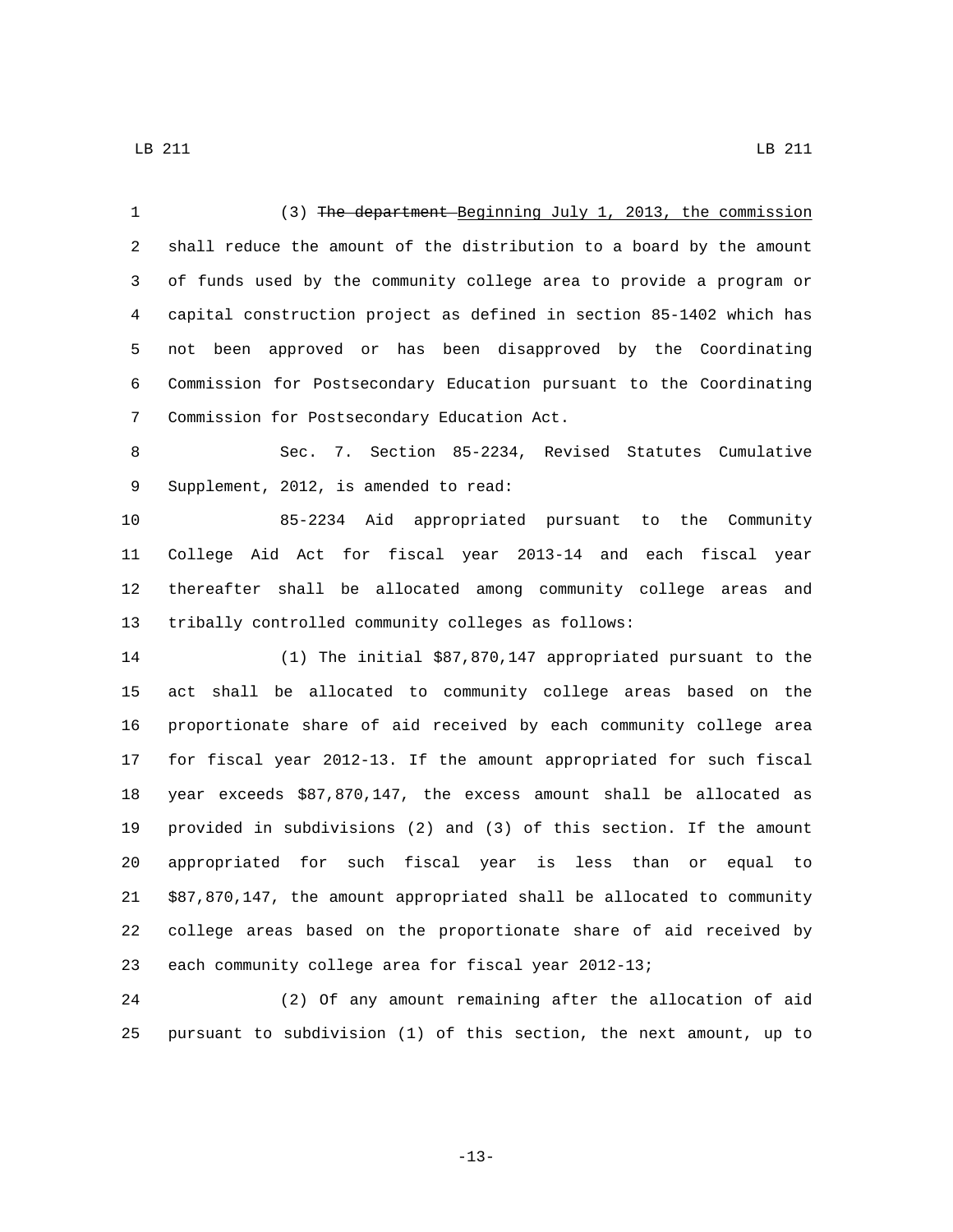LB 211 LB 211

1 but not to exceed \$500,000, shall be transferred to the Nebraska Community College Student Performance and Occupational Education Grant Fund provided for in section 85-1540; allocated as state aid pursuant to section 85-1539; and4

 (3) Any amount remaining after the allocations provided for in subdivisions (1) and (2) of this section shall be allocated among the community college areas on the following basis:

 (a) Twenty-five percent of such amount shall be divided equally based on the number of community college areas designated 10 pursuant to section 85-1504;

 (b) Forty-five percent of such amount shall be divided based on each community college area's proportionate share of three- year average full-time equivalent student enrollment. A community college area's proportionate share of three-year average full-time equivalent student enrollment shall equal the sum of a community college area's full-time equivalent student enrollment total for the three fiscal years immediately preceding the fiscal year for which aid is being calculated divided by three, with such quotient divided by the quotient resulting from the sum of the full-time equivalent student enrollment total of all community college areas for the three fiscal years immediately preceding the fiscal year for which aid is 22 being calculated divided by three; and

 (c) Thirty percent of such amount shall be divided based on each community college area's proportionate share of three-year average reimbursable educational units. A community college area's

-14-